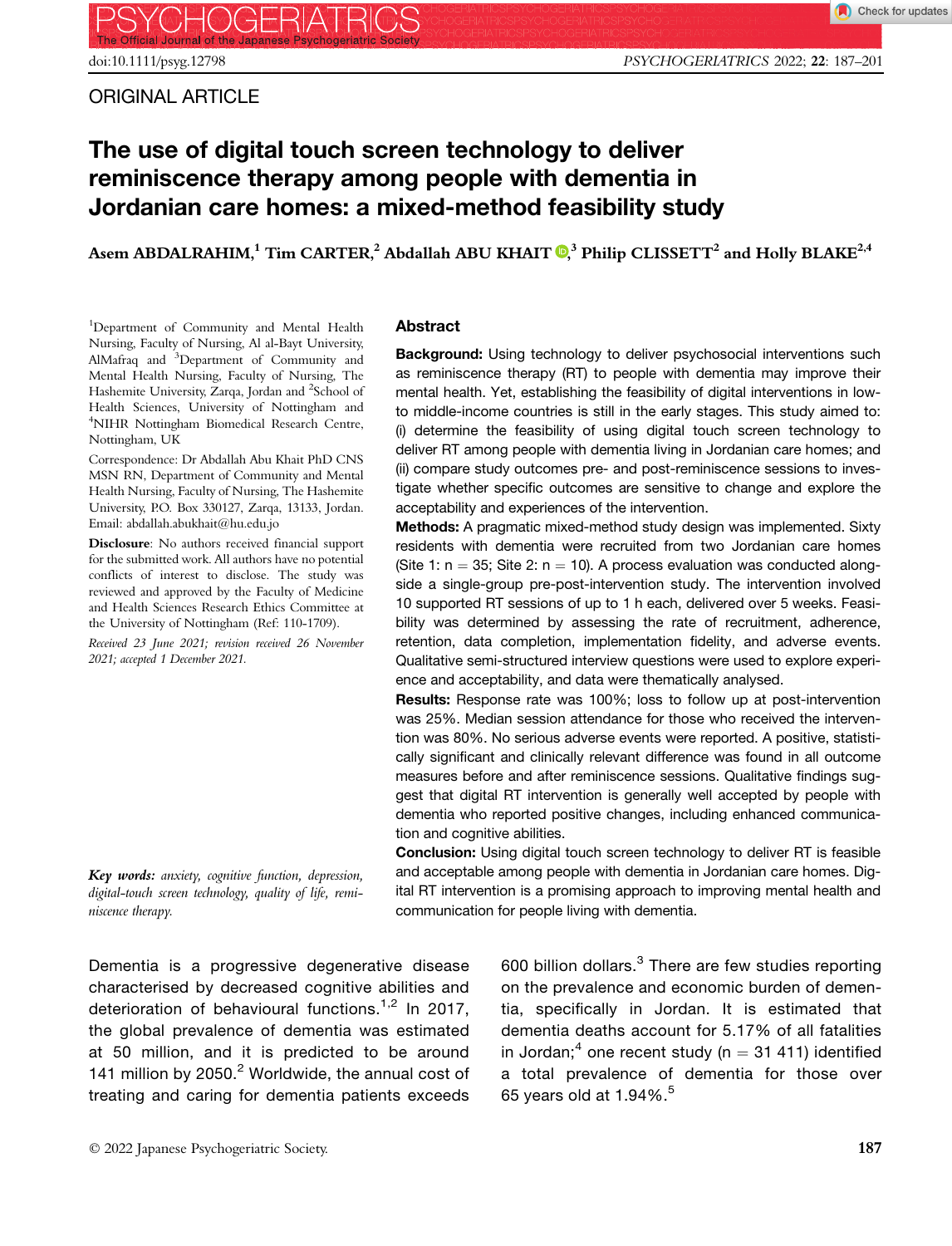Numerous pharmacological and non-pharmacological techniques are used to manage the cognitive and behavioural symptoms associated with dementia.<sup>6</sup> Pharmacological approaches can be used to lessen the symptoms associated with dementia.<sup>7</sup> However, they do not always address symptoms, and there are potential risks and side effects. Therefore, people with dementia are usually offered pharmacological treatment combined with non-pharmacological approaches to manage symptoms.<sup>8</sup> Non-pharmacological techniques are recommended as a first-line treatment to avoid the need for medication for non-cognitive symptoms.<sup>5</sup> Behaviour therapy, $8$  validation therapy, $5$  and reminiscence therapy  $(RT)^{9,10}$  are examples of such approaches.

Reminiscence therapy, the primary intervention in this study, uses accounts of historical events (written, oral, imagery or a combination) to improve psychological well-being in recipients.<sup>10</sup> RT may positively impact quality of life (QOL) and cognitive functioning.  $9,11$  The primary goal of RT for those living with dementia is to promote well-being by evoking memories through tangible triggers such as music, objects, photos, and videos. $11,12$  It plays a critical role in preserving a person's sense of self-esteem, identity, problem-solving, communication, and well-being and assisting with death preparation for people with dementia.<sup>11,13</sup> This therapy can also improve social interaction, mood, cognition, and behaviour;<sup>13</sup> reduce social isolation; provide a fun and stimulating activity; and foster self-worth.<sup>14</sup> Using technology to impart RT's content affords people with dementia an opportunity to maintain meaningful social interaction and eliminate marginalisation.<sup>15</sup>

This study targets people living with dementia in the Hashemite Kingdom of Jordan, Middle East. In general, storytelling is the most common form of reminiscence among Jordanians, evident through their socio-political, cultural, and religious activities.<sup>16</sup> Narrating these stories and experiences embraces strategies of handling losses and disabilities resulting from wars and poverty. Painful memories often include rumination linked to failures, loss of loved ones, regret, and guilt. Conversely, pleasurable memories centre around family life, service in the military, and social events. Jordanians glorify their past and history, which is frequently related to people who have died or are physically not present.<sup>17</sup>

To our knowledge, there are no prior studies reporting the use of digital touch screen technology

to deliver RT among people living with dementia in the Middle East. The existing literature in the Middle East examining the effectiveness of RT among people living with dementia is relatively sparse and is limited to studies in Turkey ( $n = 3$ ) and Iran ( $n = 2$ ). Of these, one study utilised technology to deliver reminiscence sessions among Turkish older adults living with dementia, rather than examining the information and communication technology's feasibility in facilitating RT.<sup>15</sup> These studies reported mixed results and used varied methodological approaches. Some studies have concluded that RT is an effective intervention in improving cognitive function, 15,18,19 depression,<sup>18–20</sup> QOL,<sup>19</sup> activities of daily living,<sup>18</sup> and apathy<sup>15</sup> in patients living with dementia. A study from Turkey<sup>15</sup> found that patients in the intervention group who received group RT combined with internet-based videos reported improvements in cognitive function and apathy levels.

Digital technologies are becoming increasingly available and are developing at an accelerated pace, $^{21}$  and there is a growing interest in using digital touch screen technology to deliver interventions in dementia care. Studies have shown that digital touch-screen technology can be a useful platform for delivering psychosocial interventions in high-income countries and areas of the world where healthcare is more advanced, and that people with dementia in such settings will engage with the technology. $^{22}$ 

Several researchers have used advanced technologies to enhance the accessibility and usability of RT, such as digital RT.<sup>23</sup> Digital RT is a practical technique to deliver RT using dynamic and convenient memory stimuli. Although digital RT helps facilitate reminiscences for people with dementia, the use of digital technology in health care is still in the early stages in low- to middle-income countries such as Jordan. It is unknown whether this approach is acceptable, feasible or effective in Jordanian people with dementia and their caregivers. Furthermore, in Jordan, specialised centres for the assessment and treatment of dementia are minimal. Family plays a vital role in Jordanian society, and people with dementia gain high status within the family structure; offering dementia care within the family is a key feature within the culture and religious parameters of the Jordanian community.<sup>5</sup> Therefore, studies conducted elsewhere may not be generalisable to the Jordanian context. The current study contributes to the international literature on reminiscence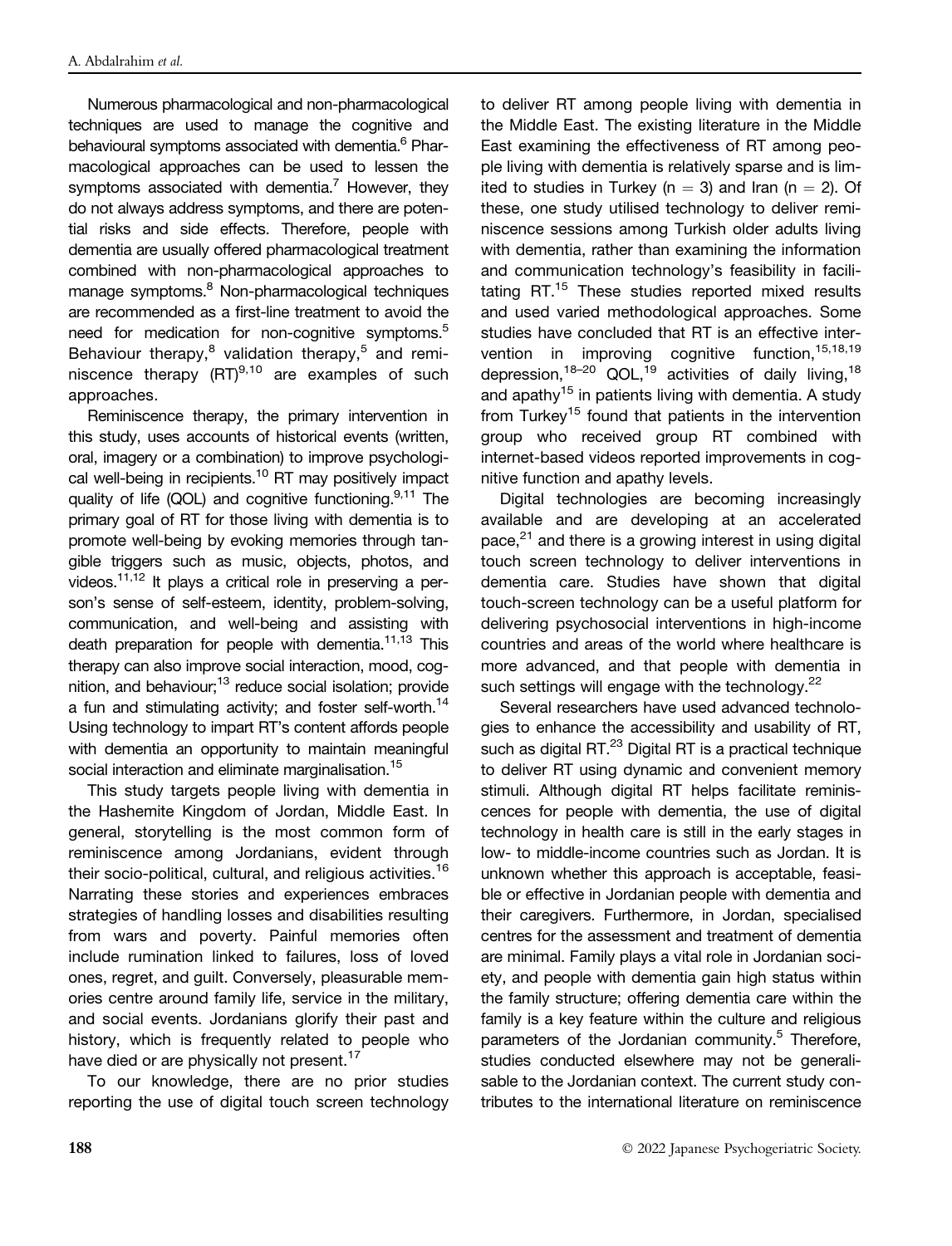# **METHODS**

#### Design

This is a pragmatic mixed-method research study involving a 5-week single-group feasibility trial with process evaluation. The study reporting adheres to the Consolidated Standard of Reporting Trials  $(CONSORT)$  statement<sup>24</sup> and the intervention is reported in line with the Template for Intervention Description and Replication checklist and guide (TiDieR).<sup>25</sup> The trial was registered on [clinicaltrials.](http://clinicaltrials.gov) [gov](http://clinicaltrials.gov) (identifier: NCT03429686).

#### Intervention

Resident participants were invited to undertake an individual digital RT program at the care home they were resident within. The intervention comprised of 10 guided digital RT sessions undertaken twice per week, for 5 weeks, for up to an hour at a time. Session length depended on the participant's ability and willingness to participate. The digital RT sessions were delivered one-to-one and face-to-face. They were structured sessions based on the key stages in the life most people had experienced.

The researchers adapted the RT sessions originally developed by Schweitzer and Bruce<sup>26</sup> (see Table 1). This consists of a series of sessions that help to engage personal and communal 'positive memories' using various media types, including photographic images, videos, and audio. The Agile software development<sup>27</sup> approach was used to create a functional prototype early in the development lifecycle, usability testing, and refinement throughout the process. The digital application was developed in the Arabic language with components designed in line with Socioemotional Selectivity Theory (SST)<sup>28</sup> and the Technology Acceptance Model.<sup>29</sup> The digital RT intervention content was developed by the

research team prior to the feasibility study and was informed by Patient and Public Involvement and Engagement in Research (PPIE) consultation activities, expert peer review, and service user testing to support a rigorous development process. The technical development was led by the principal researcher and software developers. The principal researcher was responsible for the conceptual design of the theory-based RT, supported by the wider research team. The multimedia developers provided technical expertise in building the program. The process adopted participatory design methods<sup>30</sup> which involved stakeholders at all stages of the development process. Here, consultation work was undertaken with health and care professionals working with people who have dementia, as well as dementia caregivers. Feedback from these activities indicated value in the use of generic memories of photographs, audios, and videos associated with the specific geographical area where the research was conducted (e.g., Amman, Jordan) rather than national or international materials, to enhance parity of experience and reduce risk of inequality impacting on engagement with the materials. As a result, all the included generic content were obtained without copyright infringement from the internet.

The digital RT application was developed to provide a broad range of stimuli to prompt reminiscing among patients with dementia, that could be used in a one-to-one session. Engagement of the public and professionals in the development of content and the interface increased the likelihood of the materials being suitable for the target audience. For example, to increase accessibility and reduce the cognitive burden for participants, the interface included hypermedia features (various multimedia elements which are linked with each other non-linearly).

#### **Participants**

A formal sample size estimation is not required for a feasibility study. However, the number of patients with dementia in Jordanian care homes is relatively low. Therefore, it was intended to recruit every eligible patient with dementia in both care homes during a 12-week recruitment period. In total, 60 patients with dementia were recruited, with 15 participants lost to follow up. Follow-up data are therefore available for 45 participants. Figure 1 shows the participants' flow through the study. The inclusion criteria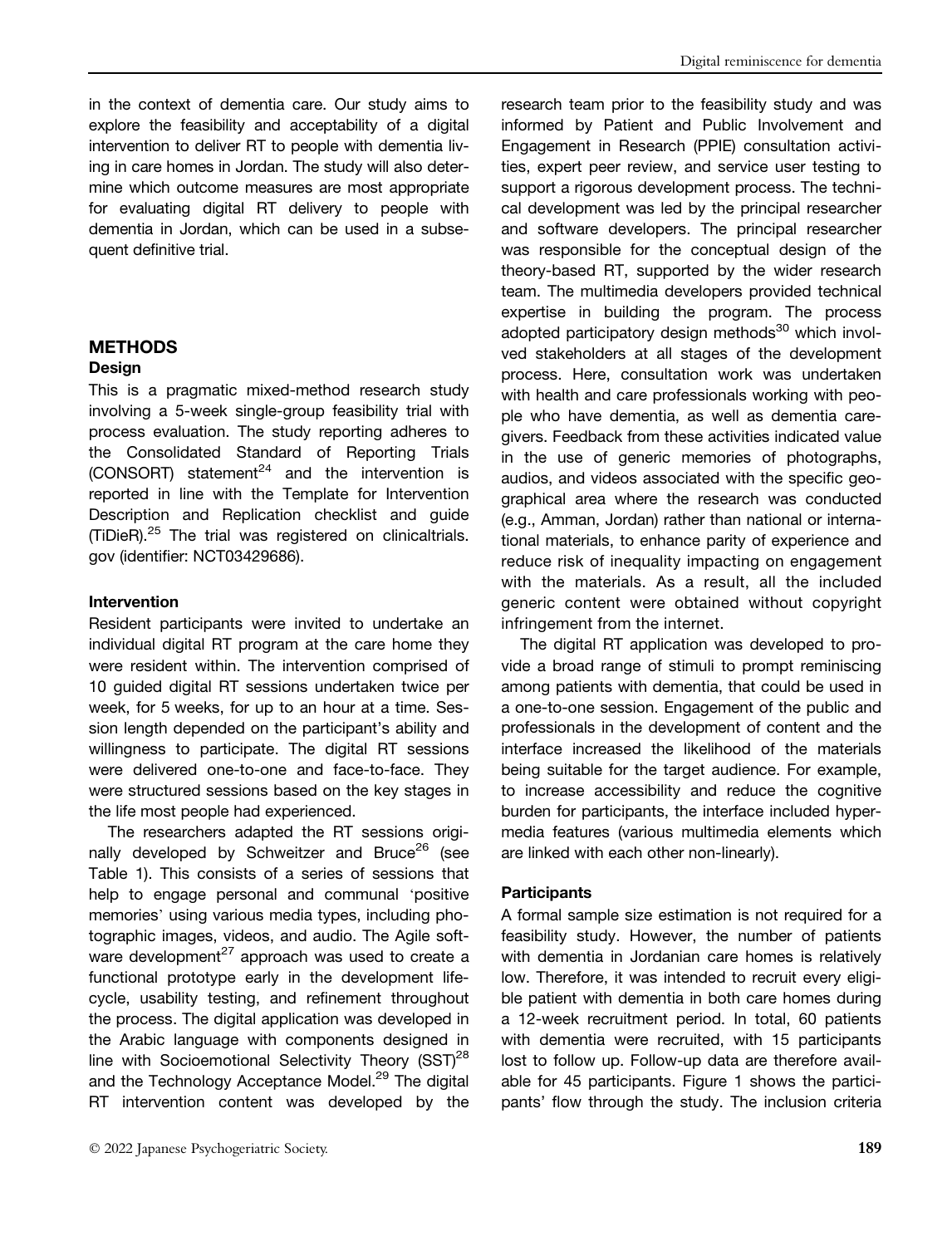|  | <b>Table 1</b> Intervention content ( $RT^{\dagger}$ sessions adapted from Schweitzer and Bruce, 2008) |  |  |  |  |  |
|--|--------------------------------------------------------------------------------------------------------|--|--|--|--|--|
|--|--------------------------------------------------------------------------------------------------------|--|--|--|--|--|

|   | Week Session | <b>Themes</b>                                                                                                     | Program content                                                                                                                                                                                                      |
|---|--------------|-------------------------------------------------------------------------------------------------------------------|----------------------------------------------------------------------------------------------------------------------------------------------------------------------------------------------------------------------|
| 1 | 1            | Warm up                                                                                                           | 1. Introduction of program and rules.<br>2. Introduction to the principal researcher.                                                                                                                                |
|   | 2            | Childhood and family life                                                                                         | Watching generic photos (20 min) and considering structured questions:<br>• Sharing memories about parents and brothers                                                                                              |
| 2 | 3            | Schooldays                                                                                                        | Watching an edited film (20 min). With structured questions, they might consider:<br>Sharing dreams about the future<br>٠                                                                                            |
|   |              |                                                                                                                   | Sharing successes and frustrations<br>٠                                                                                                                                                                              |
|   | 4            | <b>Working lives</b>                                                                                              | Listening to three Arabic songs about success and achievement during working<br>lives (20 min). With structured questions, they might consider:<br>Sharing memories and feelings about success and frustration.<br>٠ |
| 3 | 5            | Going out and having fun                                                                                          | Watching generic photos (20 min). With structured questions, they might<br>consider:<br>• Sharing feelings about recalling past pleasures, common<br>experiences, hobbies, interest, and travel.                     |
|   | 6            | Wedding                                                                                                           | Watching edited film and generic photos and Arabic songs for wedding (20 min).<br>With structured questions, they might consider:<br>Sharing feelings about partner when they first met<br>$\bullet$                 |
|   |              |                                                                                                                   | Sharing wedding day<br>٠                                                                                                                                                                                             |
| 4 | 7            | The next generation, babies and<br>children                                                                       | Watching an edited film (20 min). With structured questions, they might consider:<br>• Sharing the birth of the first baby                                                                                           |
|   | 8            | Food and cooking                                                                                                  | Watching generic photos (20 min) and sharing structured questions:<br>Sharing good feelings associated with food and eating.                                                                                         |
| 5 | 9            | New understanding about parents and<br>recognition of value about oneself -<br>Having pride about solving problem | Watching an edited film (20 min). With structured questions, they might consider:<br>Sharing the experiences of pleasure and difficulty in the process of<br>rearing of children                                     |
|   |              |                                                                                                                   | Sharing the most difficult experiences<br>٠                                                                                                                                                                          |
|   |              |                                                                                                                   | Sharing the successful experiences                                                                                                                                                                                   |
|   | 10           | Stage of senescence: successful<br>agedness and positive recognition<br>about proceed of agedness                 | Watching generic photos (20 min). With structured questions, they might<br>consider:                                                                                                                                 |
|   |              |                                                                                                                   | Sharing personal experiences of grandparents in childhood<br>٠                                                                                                                                                       |
|   |              |                                                                                                                   | Sharing opinions about successful ageing.                                                                                                                                                                            |

†Reminiscence therapy.

were as follows: (i) care home residents who were clinically diagnosed with any type of dementia defined by a psychiatrist; and (ii) care home residents who could understand and consent to participate in the study, including those who could consent at the moment, or had a consultee who could be approached for their assent if the participant was not able to consent at the moment but met the eligibility criteria. Residents were excluded if they were considered unable to take part in the study as determined by care home staff and/or had a diagnosis of an additional psychiatric disorder other than those identified in the inclusion criteria as determined by psychiatrists.

In phase 1, a convenience sample of residents was recruited over 3 months. Residents were screened by care home staff to determine their eligibility. The care home managers and staff verified that the resident/or their consultee was willing to participate. The primary researcher gained informed consent from all eligible participants before baseline data were collected. If there were any residents without the capacity to consent, the primary researcher approached the next of kin as a consultee on the resident's behalf. The consultee was asked to provide assent on behalf of the potential participants.

In phase 2, purposive sampling was used to select eligible residents and care home staff from each care home, who were then interviewed using semistructured interviews. The audiotaped interviews took place after measuring the post-intervention quantitative outcomes, and each interview took approximately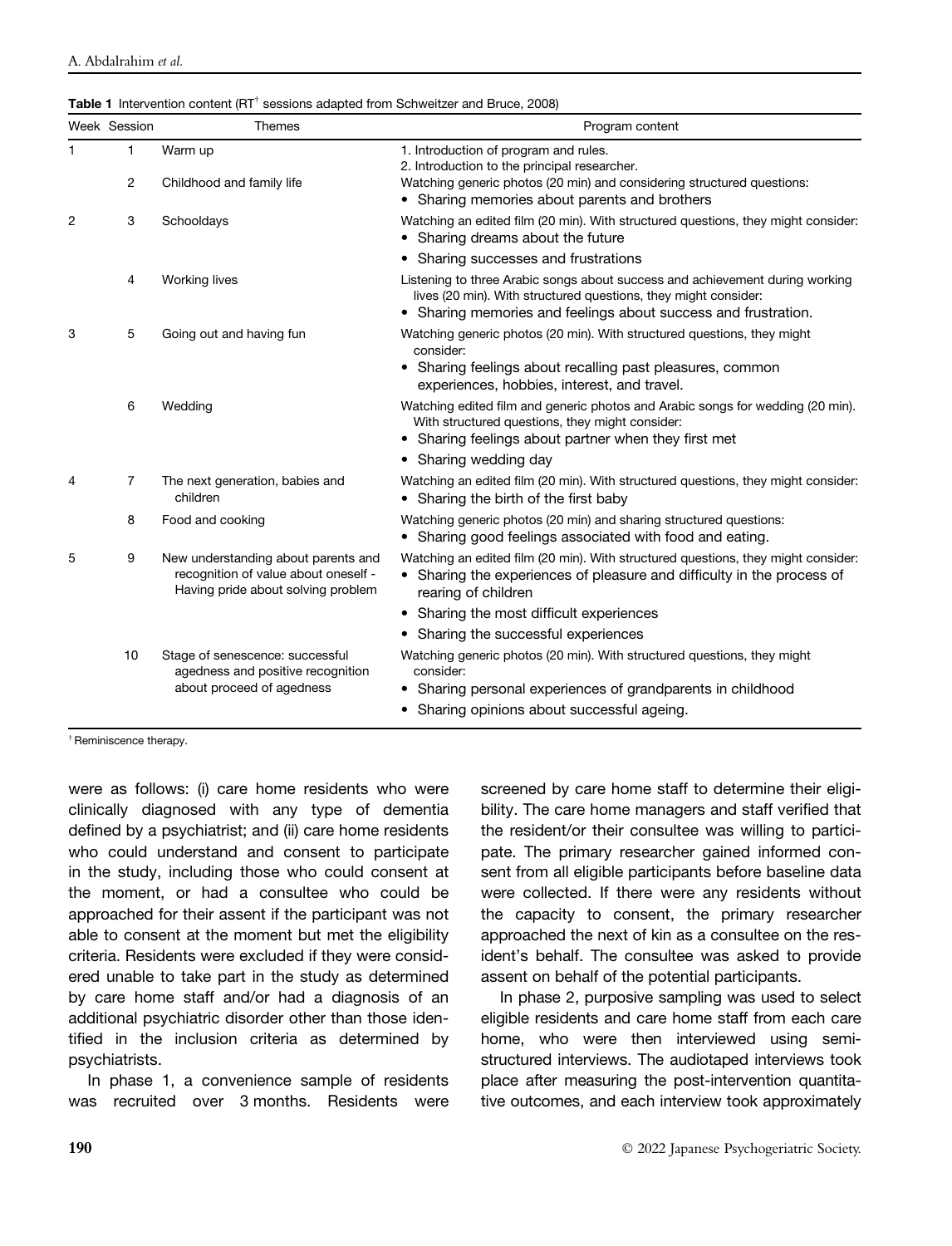

Figure 1 Flow chart of recruitment participants through the study. MDD, major depressive disorder

30 to 60 min. Qualitative interviews were conducted with 21 participants from the two care homes in Jordan, comprising seven care home staff who provide direct care for those residents and 14 care home residents with mild to moderate dementia, as assessed by the Mini-Mental State Examination (MMSE) post-intervention (as determined by a consultant psychiatrist and care home staff).

# Outcomes to assess feasibility and acceptability

The study process evaluation was guided by Reelick and colleagues<sup>,31</sup> standardised framework. This framework provides comprehensive and systematic ment and feasibility evaluation stages. Feasibility data included the rate of recruitment, adherence to the intervention, retention, data completion, and adverse events. Outcome data were collected via questionnaires to compare cognitive function, QOL, anxiety, depression, and communication outcomes before and after delivery of the intervention, to explore whether specific outcomes are sensitive to change. Data were collected on the rate of recruitment, adherence to the intervention, retention, and data completion. Quantitative data were evaluated concurrently with qualitative data to better understand the feasibility of using digital touch screen technology and potential future applications in this

instructions for process evaluations at the develop-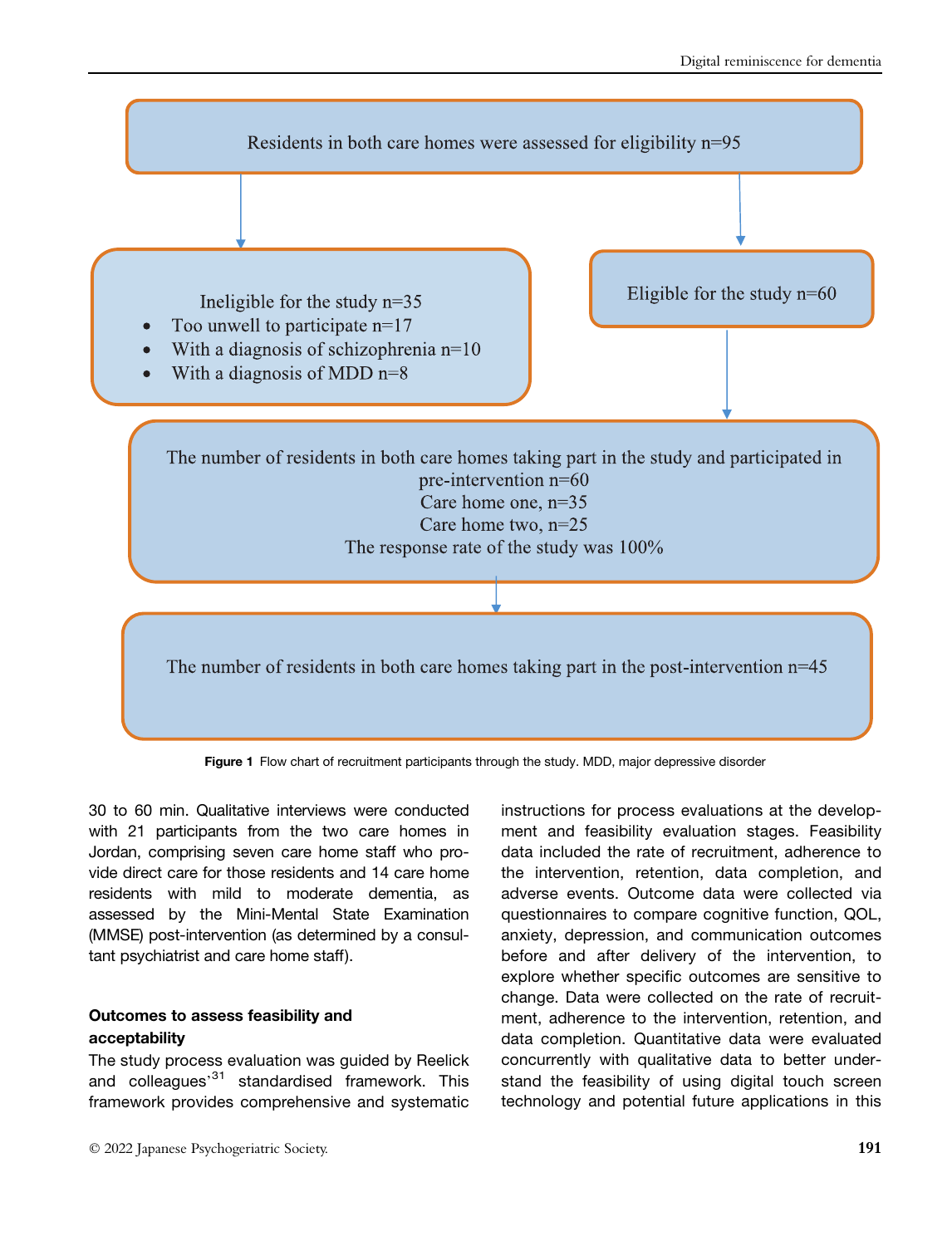mixed-methods analysis. The following data were collected to determine feasibility and acceptability:

### Recruitment rate

This was calculated as: the number of eligible residents who enrolled in the study after being referred to the research team by care home managers and staff or by filling out an expression of interest form. If consent was obtained from ≥40% of participants, the feasibility criterion was met.<sup>32</sup>

## Retention rate

The number of participants who completed postintervention assessments compared to the number who started the intervention was used to determine retention. The feasibility criterion was met with a ≥65% retention rate.<sup>33</sup>

## Intervention adherence

Adherence represented the number of resident participants using each intervention component, including attendance at digital RT sessions. Adherence<sup>34</sup> to each session was determined as attending at least eight of the 10 sessions of reminiscence intervention. Adherence was monitored using self-report logs completed by the primary researcher, including time spent of each session, the performed activities, nonattendance reasons, feedback from participants, and any emotional distress experienced by participants. The adherence rate was calculated based on the adherence rate (%) of the participants in the sessions in the 5 weeks, which is derived from the percentage of days they have completed the sessions.

# Implementation fidelity

Implementation fidelity refers to the extent to which the intervention was delivered according to the registered research protocol.

# Adverse events

Adverse events that occurred because of participating in the study were assessed. Any severe negative health effects observed that were due to digital RT participation were defined as serious adverse events.

# Data completion

The frequency of missing items during the data collection indicated the feasibility of data completion. If less than 10% of items on each questionnaire were missing, the feasibility criterion was satisfied.

## Data collection

The researchers obtained ethics approval for the study prior to the recruitment process from the Faculty of Medicine and Health Sciences Research Ethics Committee at the University of Nottingham (FMHS 110-1709). Following the consent and recruitment procedures, baseline data collection was undertaken with all resident participants by independent researchers who were not involved in the intervention delivery or data analysis. Resident participants who completed the intervention were then asked to complete the same outcome measures immediately post-intervention. The baseline and follow-up data were in the form of a selfreport questionnaire that consisted of the following outcome measures:

## Participant characteristics

Data were collected on age and gender of resident, type of care home setting, the severity of dementia, level of education, and marital status.

# Arabic version of Saint Louis University Mental Status (Arabic SLUMS)

The Arabic version of SLUMS measures cognitive function in people with dementia. $35$  Tariq and colleagues<sup>36</sup> first created the Arabic SLUMS, and it has been tested and used extensively among people with mild cognitive impairment and dementia, worldwide. It consists of an 11-item questionnaire with scores ranging from 0 to 30. It is a one-page screening test administered in 10 min to identify older adults with cognitive impairment through measuring orientation, memory, attention, and executive functions. The score interpretation depends on education level. High school education: Normal, 27–30; Mild neurocognitive disorder, 21–26; Dementia: 1–20. Less than high school education: Normal, 25–30; Mild neurocognitive disorder, 20-24; Dementia, 1-19.<sup>35</sup>

The Arabic SLUMS has been tested for its reliability and validity in 90 older adults. It has been found that there is a statistically significant agreement between the SLUMS examination and the MMSE (Kappa 0.826,  $P < 0.001$ ) (61). The Arabic SLUMS examination was found to be reliable by test–retest (McNemar  $P > 0.05$ , Kappa 0.806  $P < 0.001$ ), with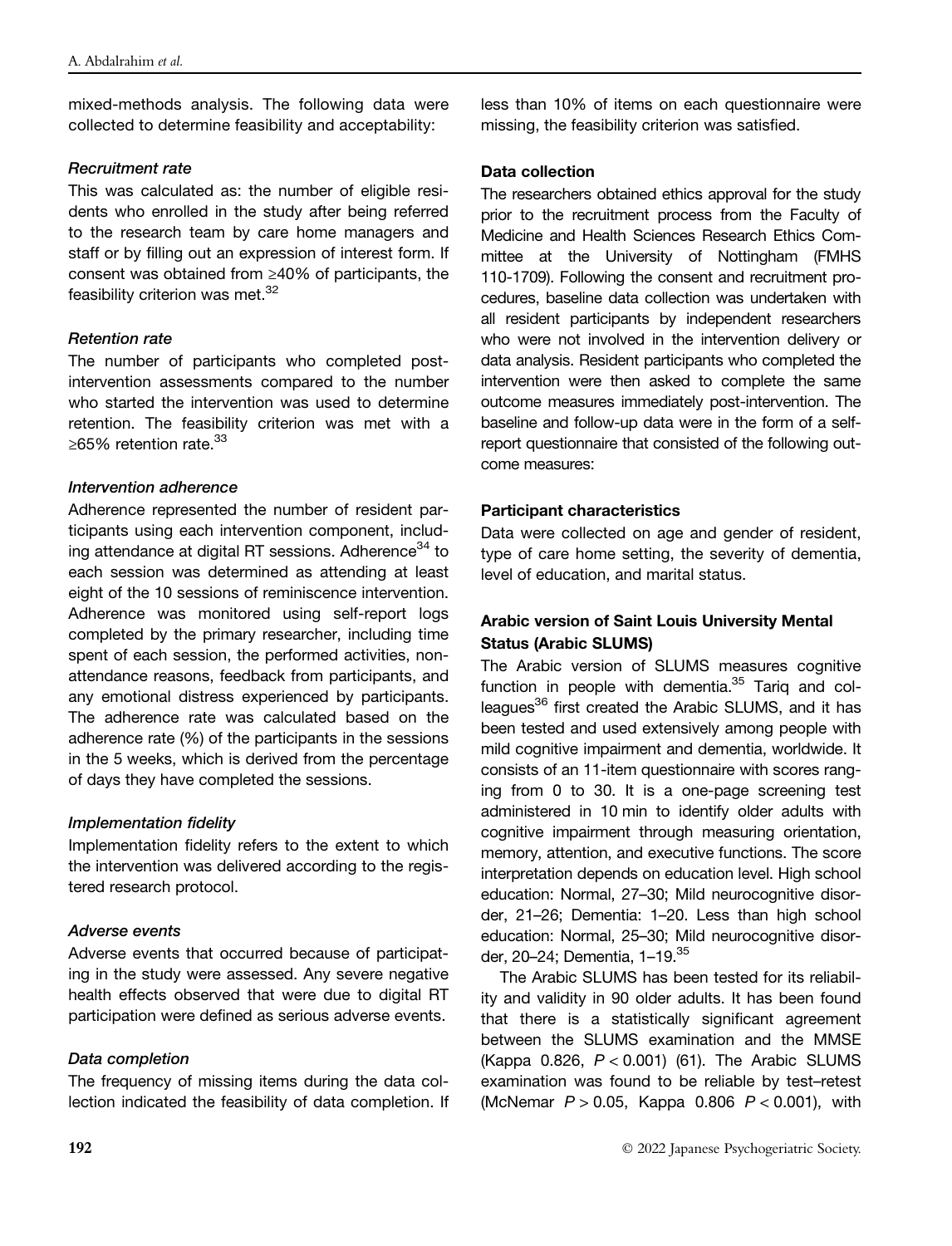high sensitivity (94%, 31/33) and specificity (96%, 55/57). The internal consistency of the Arabic SLUMS examination on the main items of cognitive function showed a Cronbach's alpha of 0.723 with a significant item-to-item and item-to-total correlation.<sup>35</sup>

# Older People's Quality of Life questionnaire (OPQOL-brief-13)

Quality of life in older people was measured using the OPQOL-brief-13. $37$  It has been tested and used extensively among older people. The scale consists of 13 items where participants are required to rate the extent to which they agree with each item by choosing one of five possible options ('strongly disagree', 'disagree', 'neither agree nor disagree', 'agree' and 'strongly agree', each with a score of 1– 5). Higher scores represent higher QOL. The total score ranges from 13 (worst possible QOL) to 65 (best possible QOL). The 13 items of OPQOLbrief take approximately 5 min to complete. The OPQOL-brief was found to be highly reliable (Cronbach's alpha  $= 0.856$ ).  $37$ 

In the current study, OPQoL-Brief-13 translated version (Arabic) was highly reliable and valid. The Arabic translation of the OPQoL-Brief-13 scale showed a high level of internal consistency (0.80), comparable to the original version. In addition, the internal consistencies and test–retest reliability (after 2 to 9 days) of the entire Arabic scale revealed high internal consistency levels with reporting a split-half coefficient of 0.89 and intraclass correlation coefficient (ICC) of 0.90.

# Arabic version of Hospital Anxiety and Depression Scale (Arabic HADS)

Depression and anxiety in people with dementia were measured using the Arabic HADS.<sup>38</sup> It contains seven self-report items related to anxiety, as well as seven self-report items related to depression. This can take around 2–5 min to complete. On a Likert-type scale that ranges from 0 to 3, participants rate anxiety and depression symptoms by signifying how often they have experienced each symptom in the past week. Scores for each subscale (anxiety and depression) range from 0 to 21, with scores categorised as follows: normal 0–7, mild 8–10, moderate 11–14, and severe 15-21.<sup>38</sup>

Arabic HADS has high reliability and validity, with good internal consistency (Cronbach's alpha was 0.73 and 0.77 for anxiety and depression, respectively). Also, it was found to be a valid tool by obtaining a two-factor in accordance with HADS subscales (anxiety and depression) using factor analysis; the result was a statistically significant correlation  $(r = 0.57; P < 0.0001)$  between the two subscales.<sup>38</sup>

# Holden Communication Scale for persons with dementia (HCS)

Communication was measured using the  $HCS<sup>39</sup>$  after translation, back translation to Arabic (Arabic HCS). It comprises 12 items assessing conversation, awareness and knowledge, and communication and takes around 2–5 min to complete. Each Arabic HCS item is assigned a score on a Likert-type scale from 0 to 4. Scores for the entire scale of all 12 items rate difficulties with communication from 0–48, with a higher rating indicating a greater degree of communication difficulty. HCS was found to be highly reliable and valid (65). The internal consistency (Cronbach's  $\alpha = 0.94$ ), test–retest reliability was  $r = 0.71$ , and the corrected item-total correlation ranged from 0.63 to  $0.79.<sup>39</sup>$ 

The translated version of the HCS was highly reliable and valid in this pilot study. The translation of the HCS presented a high level of internal consistency of the scale (0.89), comparable to the original version. High levels of internal consistency were evident in most subscales, with Cronbach's alpha values of 0.94, 0.95, and 0.96 for conversation, awareness, knowledge, and communication, respectively. In addition, the internal consistencies and test– retest reliability of the Arabic HCS showed high levels of internal consistency, reporting a split-half coefficient of 0.94 and ICC of 0.97.

All questionnaires were double-checked to ensure their accuracy, and the causes for missing data were investigated. For all questionnaire outcome measures, frequency counts of missing items were conducted during all data collection periods. Missing data were checked on all returned questionnaires.

# Data analysis

Quantitative data were analysed using IBM SPSS Statistics for Windows, Version 25.0. (Armonk, NY, USA: IBM Corp). Descriptive statistics describe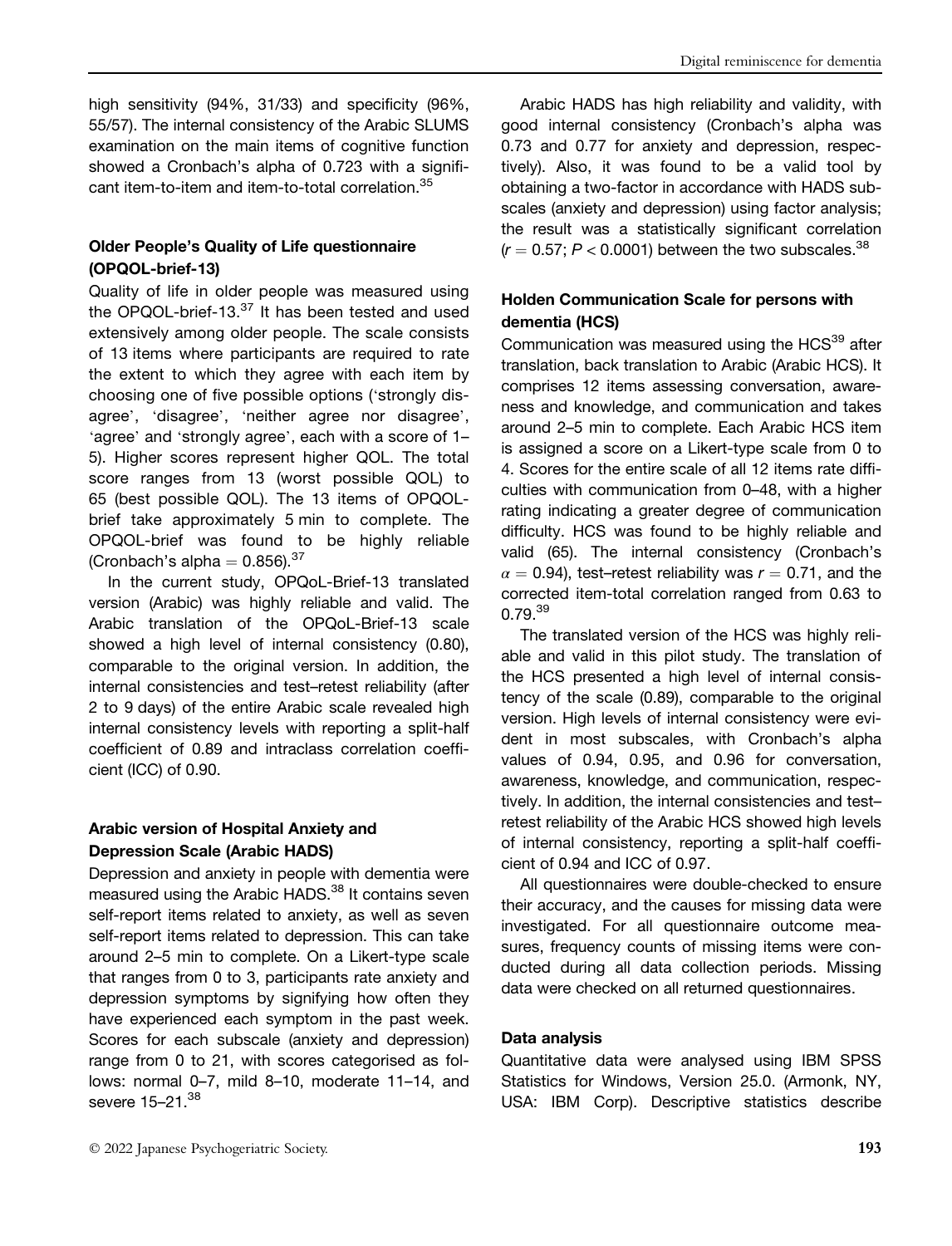|  |  | Table 2 Baseline characteristics of participants |  |  |
|--|--|--------------------------------------------------|--|--|
|--|--|--------------------------------------------------|--|--|

| Characteristic                             | Value             | Differences between<br>care homes (P value) |
|--------------------------------------------|-------------------|---------------------------------------------|
| Age, years, mean (SD),<br>range            | 66.9 (7.4), 55-85 | 0.320                                       |
| Gender                                     |                   | 0.275                                       |
| Male, n (%)                                | 29 (48.3%)        |                                             |
| Female, n (%)                              | 31 (51.7%)        |                                             |
| Severity of dementia                       |                   | 0.731                                       |
| Mild, n (%)                                | 28 (46.7%)        |                                             |
| Moderate, n (%)                            | 20 (33.3%)        |                                             |
| Severe, n (%)                              | 12 (20.0%)        |                                             |
| Level of education                         |                   | 0.124                                       |
| Less than high school<br>education, n (%)  | 38 (63.3%)        |                                             |
| High school education<br>and more, $n$ (%) | 22 (36.7%)        |                                             |
| Care home (CH)                             |                   |                                             |
| CH1, n (%)                                 | 35 (58.3%)        |                                             |
| CH2, n (%)                                 | 25 (41.7%)        |                                             |

sample characteristics, recruitment rates, retention rates, rates of completion, attendance, and adherence rates (frequencies, percentages, means and SDs as appropriate). For each outcome measure, the distribution of the data was assessed for normality required for parametric statistical analyses. All data were checked for extreme values and boxplots were scanned for outliers. Non-parametric analyses were used if data were deemed to depart from normality as assessed by using a visual review of histograms.

The two care home settings were compared, and P-values were calculated to indicate whether there was a statistically significant difference regarding participant demographics and characteristics. The sample characteristics of participants in the two care homes were compared using Chi-squared tests. The Reliable Change Index  $(RCl)^{40}$  was used to ascertain whether each participant's post-therapy change ended at a statistically significant level. An RCI larger than 1.96 is regarded as statistically significant at a two-tailed 5% alpha level. An RCI value of  $-1.96$  $0 > 1.96$  or  $-1.96$  indicates that the patient's condition has remained unchanged or deteriorated, respectively. Paired t-test was conducted to compare the differences between baseline scores and postintervention scores of cognitive functions, QOL, anxiety, depression, and communication to achieve this study's quantitative objective. The significance level was set at  $P < 0.05$ .

The qualitative data were analysed using a thematic analysis approach<sup>41</sup> to identify key themes.

NVivo was used to organise and code the data. All interviews in this study were conducted in Arabic language, audio recordings were transcribed verbatim in Arabic and then translated into the English language and then back-translated to check for quality after the analysis in order to preserve cultural nuances in the data during analysis.<sup>42</sup> The following Appendix S1 link shows the semi-structured interview questions with residents and staff in Jordanian care homes: Appendix S1.docx.

## RESULTS

#### Sample characteristics

Baseline data were collected from all eligible 45 participants, as shown in Table 2. Study participants had a mean age of 66.9 years (SD = 7.4 years and range =  $55-$ 85 years). Gender distribution was approximately equal (51.7% female). The sample included participants with dementia of varying degrees of severity (46.7% mild, 33.3% moderate and 20% severe). The education level for almost two-thirds of the study participants in both care homes was below high school education (63.3%). There were no statistically significant differences in any of the demographic characteristics between residents in either care home.

#### Retention rate

In total, 15 people were lost from the study at follow up (25%). The retention rate was, therefore, 75%. The attrition rate was due to co-morbidity and mortality (i.e., death, transferred to other care homes, and emotional distress). There were no differences in baseline measures of demographics between those who stayed in the study and those who were lost to follow up.

#### Completeness of data collection

At pre-intervention, a single item in one case was missing from one of the measures (OPQOL); in this case, the mean of the responses was inserted.<sup>43</sup>

# Feasibility of outcome measures to detect changes

There were statistically significant and clinically relevant improvements in cognition, QOL, anxiety, depression, and communication from pre- to post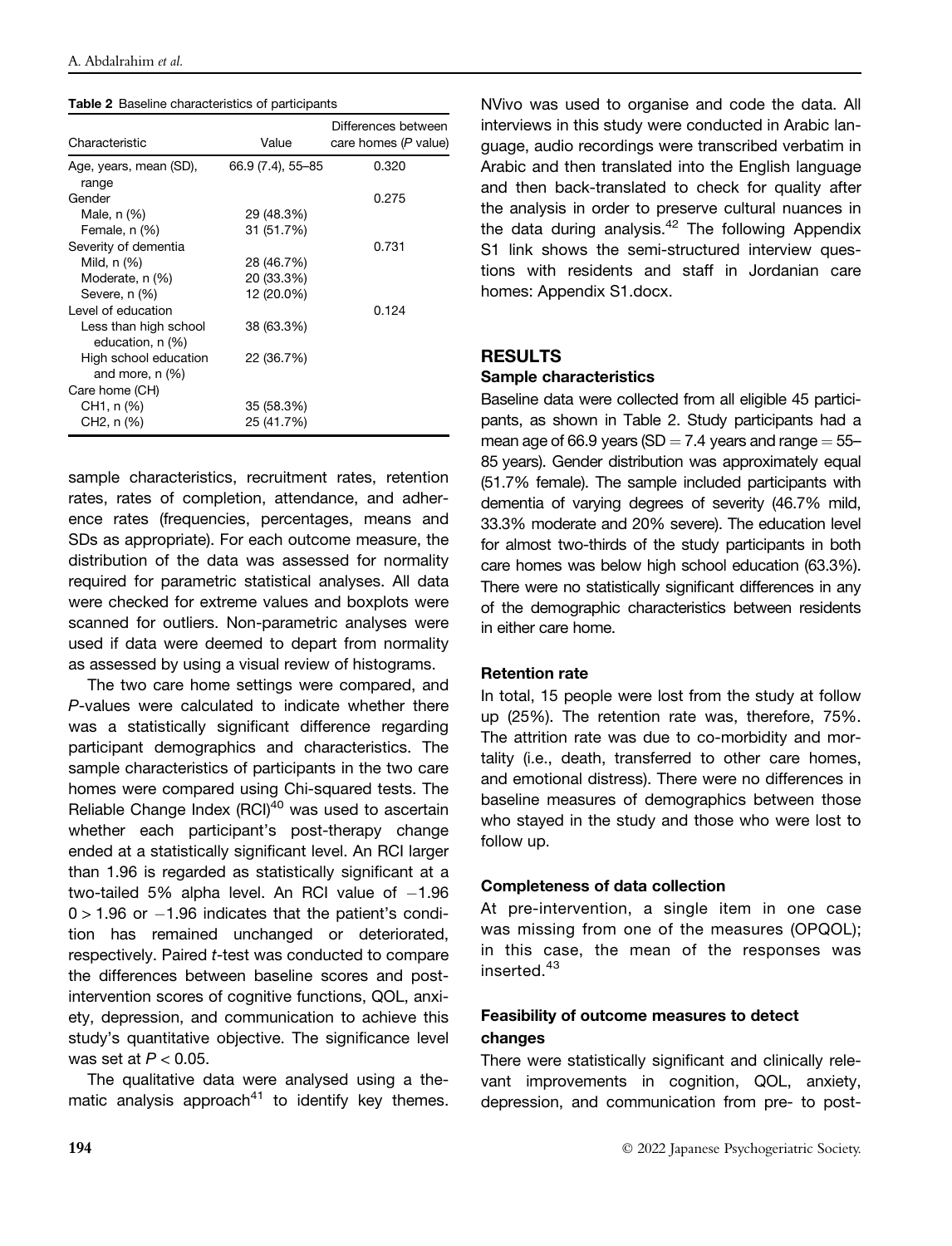intervention. Within this feasibility study, a statistically significant increase in mean by  $3.7$  (SD = 2.4;  $t$  (45) = 10.43;  $P = 0.000$ ) for cognitive function and 6.2 (SD = 4.8;  $t$  (45) = 8.6;  $P = 0.000$ ) for QOL was observed. Additionally, a statistically significant and clinically relevant decrease in mean scores of 6.2  $(SD = 4.2; t (45) = -9.9, P = 0.000), 4.4 (SD = 2.9;$  $t$  (45) = -10.1,  $P = 0.000$ ) and 3.7 (SD = 2.6;  $t$  (45)  $= -9.6$ ;  $P = 0.000$ ) was observed for communication and anxiety/depression respectively. These changes in means suggest pre- to post-improvements in cognitive function, QOL, anxiety/depression, and communication. The RCI analysis showed statistically significant changes in outcome measures. RCI results are presented in Appendix S2.

# Implementation fidelity

The digital RT intervention was delivered as per protocol – all resident participants were offered the intervention as planned. No breaches of the study protocol were reported during the conduct of the study. In line with the participatory design approach,

#### Table 3 Overview of themes, sub-themes and supporting quotations

participants were actively engaged in the design of the intervention and research processes. Fidelity monitoring was carried out by an independent researcher who is a psychiatric and mental health nurse.

### Adherence to the intervention

Session attendance was used as a measure of intervention adherence. The median session attendance for those who received the intervention was 80%, demonstrating an acceptable level of intervention adherence. For those participants with low attendance, staff suggested this was dependent on their 'health condition' and 'getting to grips with unfamiliar digital touch screen technology'. There were no reports of non-attendance being related to the intervention content (RT).

#### Adverse events

No significant adverse events were observed during the study, although care home residents reported emotional distress on five occasions. These residents

| Themes                              | Sub-themes                                                 | Supporting quotation                                                                                                                                                                                                                           |
|-------------------------------------|------------------------------------------------------------|------------------------------------------------------------------------------------------------------------------------------------------------------------------------------------------------------------------------------------------------|
| Easy to use                         | Flexibility of the intervention delivery                   | 'I really liked the fact that I could zoom in and widen the screen size so<br>that I could see things because I cannot see unless I zoom. I do not<br>have good eyesight so I used it in all the sessions.'                                    |
|                                     | Simple format                                              | 'To me, the sessions were very easy and straightforward and I could<br>take part without any problems I do not need anything needs to be<br>changed about the sessions.'                                                                       |
| Facilitative environment            | Influence of distractions                                  | 'There was a lovely atmosphere and it was great to take part in the<br>session.'                                                                                                                                                               |
|                                     | Getting to grips with digital touch<br>screen technology   | 'I think we [residents] need a lot more concentration, it [using digital]<br>touch screen technology in the sessions] makes me feel quite tired.                                                                                               |
|                                     | Availability of guidance                                   | 'It was very easy to understand and use all of the app information.<br>When I had a question or did not understand something, I could ask<br>you directly.'                                                                                    |
| Interesting content                 | Structure of the content                                   | 'The sessions were organised around their [resident participants] life<br>and the experiences they have had. This was what they went through<br>in all the sessions I really liked them [the sessions]                                         |
|                                     | Variety in format                                          | 'It [the delivery of content] was lovely to look at because of all the<br>pictures.'                                                                                                                                                           |
|                                     | Familiarity of the generic content                         | 'I really prefer well-known everyday pictures and music because I am<br>so familiar with them, it's easy to fall back to them.'                                                                                                                |
| Positive impact on QOL <sup>†</sup> | Enhancing communication and cognitive<br>abilities         | 'Now, when I am sitting with someone, I'm different; I'm more talkative.<br>I want to talk with people here.'                                                                                                                                  |
|                                     | Enhancing relationships                                    | 'Really, I felt so much better because I could remember things I did<br>well in life.'                                                                                                                                                         |
|                                     | Positive changes in psychological and<br>emotional aspects | I think that the application gave them [resident participants] the<br>chance to reduce anxious and depressed feelings that they have. It<br>improves their quality of life so we will definitely use it again in our<br>routine care for them' |

† Quality of Life.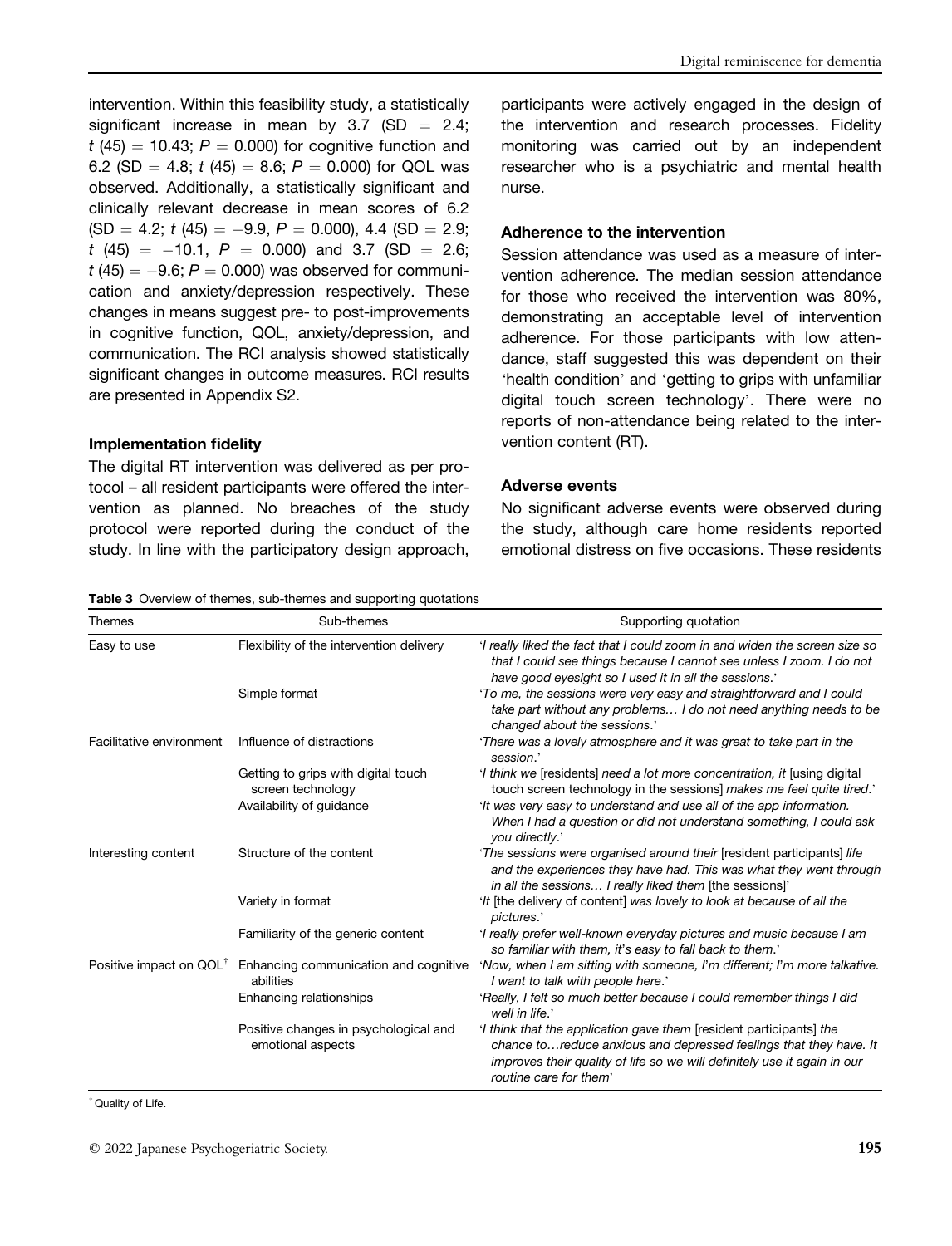were referred to care home staff as per protocol and subsequently withdrew from the study.

### Experience of patients and staff

Thematic analysis revealed four themes relating to the features of the digital RT application that were valued by people with dementia: (i) easy to use; (ii) facilitative environment; (iii) interesting content; and (iv) positive impact on QOL. A summary of themes and example quotations is provided in Table 3. Thematic analyses show that digital RT improved memory and cognition of people with dementia.

# **DISCUSSION**

This study sought to determine the feasibility of using digital touch screen technology to deliver RT among people with dementia living in Jordanian care homes. It was found that a digital RT intervention was feasible and acceptable to people with dementia living in care homes in Jordan.

## Feasibility of research processes

Overall, this study demonstrates that it is possible to recruit people with dementia to a digital RT intervention in Jordan. The face-to-face recruitment approach has previously been identified as a beneficial recruitment strategy for intervention with people with dementia.<sup>43</sup> As all the resident participants who were approached to participate in the study agreed to participate in the study, the response rate was 100%. While many clinical trials report challenges with recruitment, $44$  this was not the case in our study. However, this is broadly in line with recruitment rates in a study in the United Kingdom (UK) using mobile technology to deliver RT to people with dementia, in which a high response rate was also reported (96.6%).<sup>45</sup> This indicates that digital approaches to RT may be universally acceptable, although this needs further exploration.

The sample size was sufficient for this feasibility study, comparable with similar research in this field $45,46$  and addressed the feasibility aims in line with the National Institute for Health (NIHR) Research Evaluation, Trials and Studies Coordinating Centre (NETSCC) glossary. Although the findings are limited to the study sample, these data indicate that people with dementia are interested and willing to participate in this type of study.

## Intervention acceptability

The digital RT program was delivered in accordance with the research protocol with no breaches to protocol. All resident participants received the digital RT sessions as planned. The intervention was wellreceived by the resident participants.

The digital RT sessions were well-attended (80%, median  $= 8$ , interquartile range  $= 4$ ). No previous study reported the rates of adherence in using digital RT intervention for people with dementia, so it is impossible to make a direct comparison. However, this attendance rate is comparable to adherence rates in technology-based exercise interventions in older adults in which the median attendance has been shown to be around 90%.<sup>47</sup>

## Feasibility of outcomes to change

This secondary objective of this study was to determine the likelihood of changes in outcome measures and identify the most appropriate outcome measures to evaluate digital RT delivery to people with dementia in Jordanian care homes to be used in a subsequent definitive trial. This study provides preliminary evidence suggesting that digital RT intervention positively impacted overall cognitive functions, QOL, anxiety, depression, and communication at postintervention, although this needs to be tested in a definitive randomised controlled trial. Our findings are congruent with the findings of an earlier study by Subramaniam and Woods,<sup>46</sup> who used the Autobiographical Memory Interview scale to measure cognitive function and found an increase at post-delivery of digital RT. Our findings are comparable with previous studies, which suggest that the practice of using past memories will make it easier for people with dementia to recall them as the more memory is used, the easier it is to remember things. $48$  Therefore, this suggests that people with dementia are likely to have the ability to fully participate in a full-scale RT program.

This study provides evidence on how digital RT intervention appears to impact overall communication at post-intervention in this study. Previous studies investigating the effect of digital RT on communication in people with dementia have reported mixed results.<sup>46</sup> Our findings align with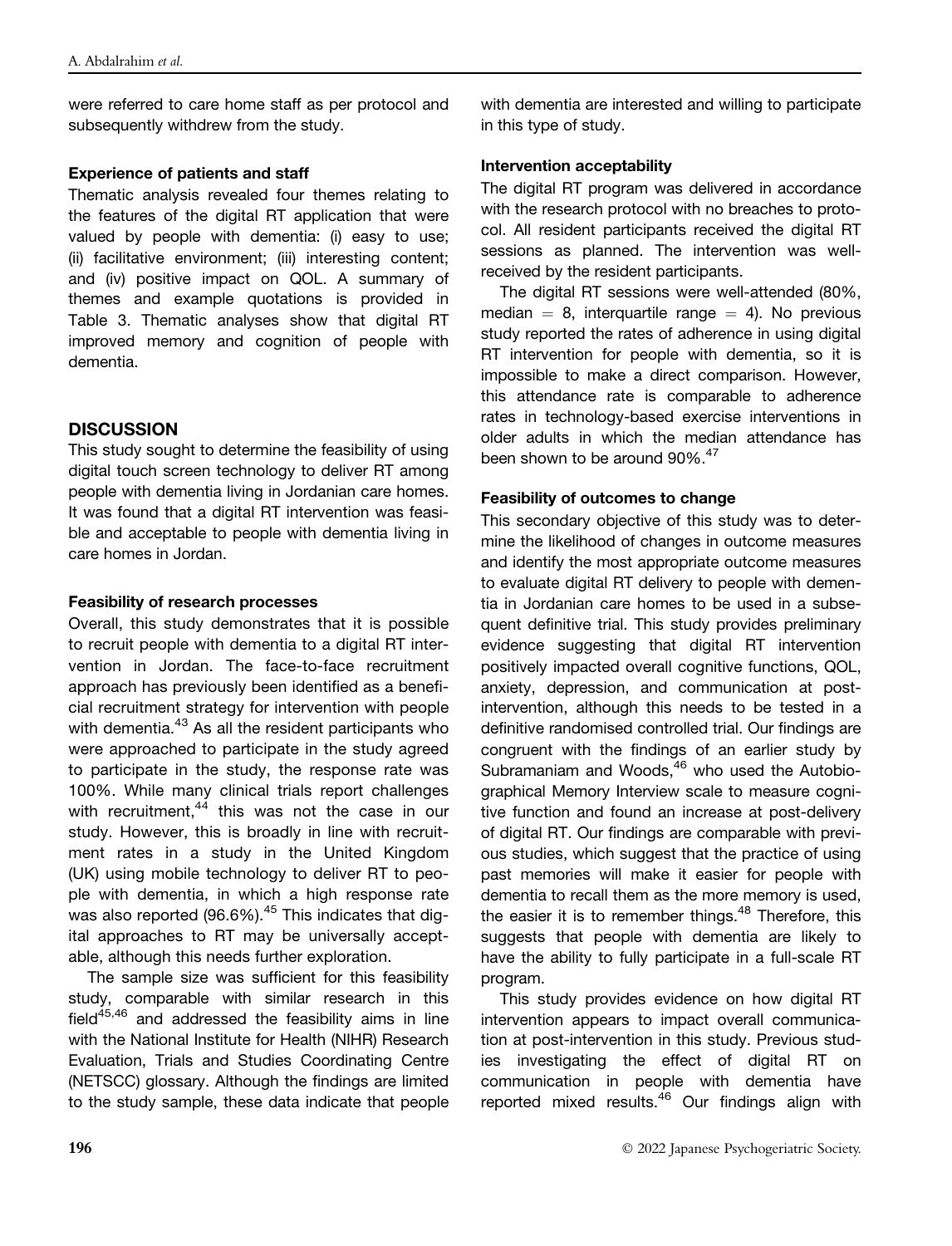those of Astell and Ellis, $49$  who suggested that communication is sensitive to change after using digital RT sessions (z  $(9) = 2.19$ ,  $P < 0.05$ ; t  $(10) = 2.191$ ,  $P < 0.05$ , respectively), although they did not report which tool was used to assess communication. Conversely, no change in communication pattern was found at 2 weeks or 3 months follow up using the Minimum Data Set Activities of Daily Living scale  $(z$  (6) = 0.85, 0.73; P = 0.40, 0.46).<sup>50</sup>

Previous studies have reported that using digital RT is more likely to yield communication improvements for people with mild to moderate severity of dementia.<sup>51</sup> Our sample included only people with mild or moderate dementia, and we found positive effects in this group. These findings concur with suggestions that RT can be used for teach-inform purposes (the formal sharing of memories with others to impart life experiences). Older people may want to leave their mark on the world and ingrain their essential values and ideas.<sup>9</sup> Jordanian older adults might use social reminiscence (i.e., teach-inform) to optimise opportunities to experience positive emotions in social settings. They may attempt to consolidate a sense of self and gain an insight into meaning in the life they have lived. It can provide opportunities for the bond between the elderly and the younger to be strengthened, $12$  and give the younger something to build on in the future.<sup>52</sup> Therefore, the reminiscence for teach-inform functions can positively affect the social adaptation of older adults.<sup>9,14</sup> RT can also be used for conversation purposes, which is associated with socialisation by either reconnecting with old friends or fostering new friendships.<sup>53</sup>

We found evidence that digital RT reduces anxiety – no other studies have measured change in anxiety after delivery of RT intervention. However, previous studies have used the HADS scale to measure anxiety and depression in people with dementia who live in care homes.<sup>54</sup>

The results of this study support the RT function for teach-inform purposes that suggests that it could be associated with positive emotions within a social context that convey an image of older people selfenhanced, wise, and experienced.52 This could lead to an elevated mood and an increased sense of respect and admiration from others. Moreover, this links with the use of RT for conversation purposes, which could be used to convey an image of older people as a communicative, pleasant, and entertaining person in a

social environment. This could positively affect older people's mental health and emotions, especially in social situations.

Regarding depression, this study affords evidence suggesting that digital RT intervention impacts overall depression at post-intervention. Only one previous study suggests that depression is sensitive to change after using digital RT sessions.<sup>46</sup> Subramaniam and Woods<sup>46</sup> used the Geriatric Depression Scale (Residential) (GDS-12R) and showed a reduction in depression using this tool. This finding is consistent with SST theory, which implies that depressed older adults can benefit from the positivity impact by constructing idealised positive memories and selectively coping with painful memories to escape from these memories, thereby enhancing their mood.<sup>55</sup>

Finally, our findings offer evidence suggesting that a digital RT intervention appears to impact overall QOL at post-intervention. The conceptualisations of QOL in dementia vary with the progression of the disease.<sup>56</sup> For example, while in the early stages of dementia, enjoyment of activities is relevant; however, it becomes less relevant in severe dementia. For this study, aspects of QOL included cognitive function, mood, interpersonal relationships, and the ability to participate in meaningful activities.

Only two previous studies have looked at QOL outcomes following digital RT.<sup>45,46</sup> Subramaniam and Woods<sup>46</sup> used the same OPQOL-brief-13 scale to measure QOL and found improvements post-intervention. Laird et al.<sup>45</sup> used the World Health Organization–Five Well-Being Index (WHO-5) to measure QOL and reported increased QOL scores postintervention. This finding aligns with SST theory, which suggests that the RT that induced positive emotions could be helpful and positively affect mood, memory, well-being, and support the maintenance of social and emotional bonds.<sup>57</sup> Moreover, SST suggests that people with dementia search for positive experiences, evade the painful ones, and spend a great time with close ones in smaller social networks due to the positivity effect that enhances their QOL.<sup>58</sup>

In line with other qualitative studies, qualitative analyses in several developmental projects have demonstrated that digital RT improved memory and cognition of people with dementia.<sup>46,58,59</sup> This is certainly links with other studies which suggest that the practice of using past recalls during positivity effect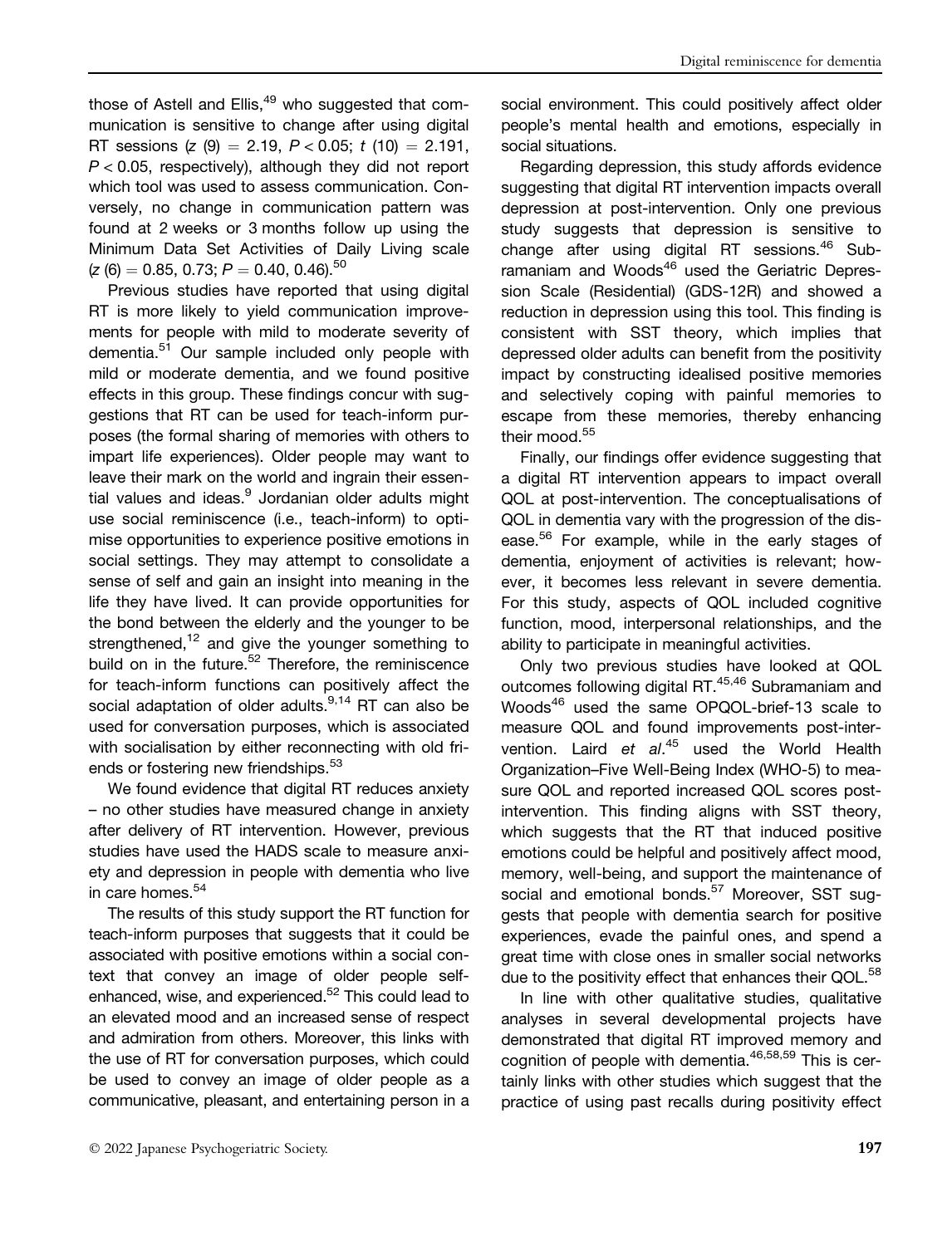will render it easier for people with dementia to recall them as the more memory is used, the better at remembering things people become.<sup>42,51</sup> Like our study, some research reports that using digital RT is more likely to yield communication improvements for people with mild to moderate severity of dementia.<sup>51</sup> Therefore, the reminiscence for teach-inform functions can positively affect older adults' social adaptation.<sup>14</sup> Moreover, this supports the RT for conversation purposes associated with socialisation by either reconnecting with old friends or fostering new friendships.<sup>53</sup> People with dementia incline to select an emotionally close social partner due to a positive effect that enhances their communication and interactions with others.<sup>58</sup>

Digital RT sessions were considered acceptable and feasible by residents and staff participants as found in previous studies.<sup>54</sup> However, these sessions require supervised caregivers to deliver.<sup>55</sup> The format and structure of the digital RT sessions were considered simple, easy to use and understand, using many properties in technology to counteract the effects of physical impairments occurring in dementia, and flexible in rescheduling missed sessions. The content of the sessions was considered interesting, relevant, useful, structured, and used various familiar and novel formats.46,52 However, some participants suggested using personal memories and decreasing the time duration and frequency of sessions per week to be more attractive and tolerable. Therefore, these issues were notably essential issues contributing to having a usable and acceptable digital RT session.

Using generic memories followed the previous digital RT, which was designed with a generic focus.<sup>49</sup> Nevertheless, the strategy was opposed to some studies that applied personalised materials.<sup>45,60</sup> Most resident and staff participants preferred the personto-person approach. This is undoubtedly linked with SST, which suggests that older people gain a sense of well-being and high QOL due to the positivity effect in which they are selectively biased toward personal memories with positive emotions.<sup>27</sup>

Overall, this study shows that it is feasible to use digital technology to deliver RT for people with dementia, and this is consistent with previous feasibility and developmental studies in low- to middleincome countries where people from different cultures were included.45,61 This digital RT intervention was well accepted by resident and staff participants in Jordanian care homes, and this is consistent with previous feasibility and developmental studies.45

# Study strengths and limitations

The strength of the study lies in using digital touch screen technology to deliver RT among people with dementia in Jordanian care homes, which may be used to shape the design of a future clinical trial. This study is one of the first in this research area using a theory-driven intervention to include elements associated with health outcomes and QOL improvements and explain how the intervention brings about change. A further strength was the exceptionally high response rate from the resident participants (100%) and adherence to the intervention. The intervention development process was rigorous and involved an expert panel, peer reviewers and contributions from people with dementia regarding the intervention development and research design. Finally, using a purposive sample for process evaluation interviews reduced the risk of selection bias because the sample was refined to meet the study aims.

Some limitations should be considered when analysing and interpreting the results presented throughout this study. This study has a small sample size  $(n = 45)$ , due to constraints of time and funding. Since this was a single-group study, the feasibility of randomisation and acceptability of this remains unknown. The efficacy of the intervention needs to be tested in a randomised controlled trial design; however, such a trial should include an internal pilot study to test randomisation procedures and acceptability.

All interviews were conducted in the Arabic language, and the analysis was conducted in the English language. There is a possibility that some meanings may have been lost in translation, so this data needed to be repeatedly re-translated. The reliability of the Arabic OPQOL-Brief-13 scale and HCS scale were tested in a small sample of participants and so the psychometric properties of the translated versions need to be tested in a larger sample.

#### Implications for a future trial

The results indicated that digital RT could be delivered in a formal evaluation in a future definitive randomised controlled trial across several care homes. The key stakeholders who could directly benefit from this study are people with dementia residing in care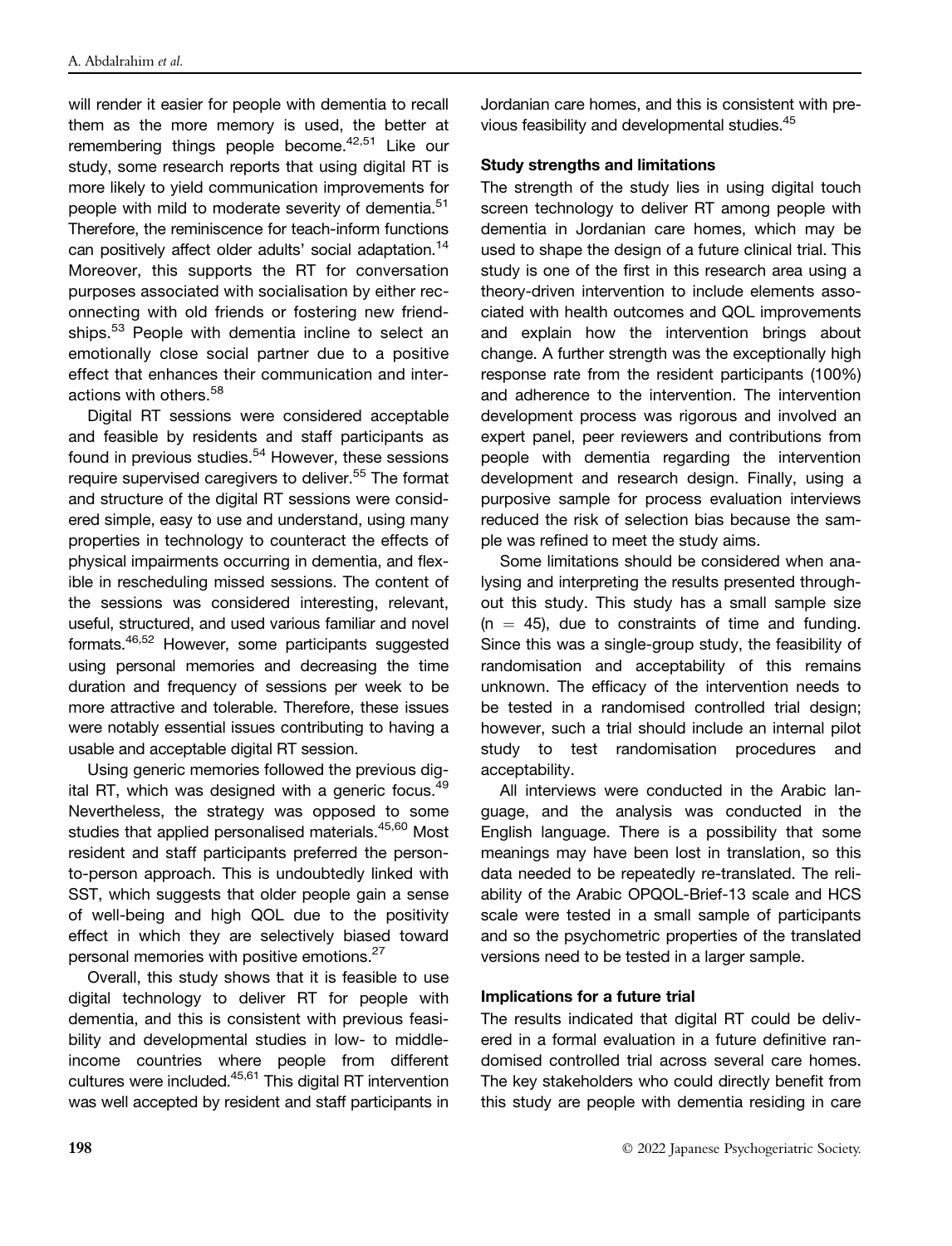homes and staff. Consideration should be given to the potential negative impact on resident participants during the delivery of sessions. $62,63$  Therefore, plans should be to implement and minimise this effect, such as using personal (rather than generic) memories, decreasing the number of digital RT sessions to one session per week, decreasing the duration time of each digital RT session, delivering the intervention in quiet rooms and minimising distraction, and using step-by-step instruction cards to the resident participants, or needing to be delivered with the support of a care worker, informal caregiver or nurse. A future trial should continue to draw on the strengths of mixed-methods study designs and qualitative evaluations.

In this study, the researchers did not interview participants with severe dementia. Therefore, a prospective trial should consider widening the scope of qualitative data collection in order to increase the impact these data have on our understanding of digital RT intervention used for people with severe dementia.<sup>61</sup> Overall, the duration of research should consider the necessity of involving resident and staff participants to become involved in the research design. Timescales of the study should be sufficient to allow people with dementia to be fully involved with the development of the intervention and trial processes. The data gathered and critically discussed here can be used to improve the quality of the interventions developed and potentially utilised within a future study.

#### Implications for practice

This study is relevant to dementia care practice as it explores a novel approach to supporting RT with people with dementia in the care home setting. Using digital touch screen technology to deliver RT content has shown that digital touch screen technology can improve such interventions, making them less arduous for the staff and potentially more beneficial for people with dementia. This, in turn, can improve the QOL of people with dementia. Therefore, it is of value to consider the types of guidance and support required to enable uptake and access to such digital touch screen technology resources to ensure that access and benefits of the intervention are upheld. While digital touch screen technology did show benefits for the RT process, there were some associated risks with its delivery which need to be considered in implementation of digital interventions in the future. The reliability of digital touch screen technology in the care home and the prioritisation of technology may help meet the needs of both staff and residents in the home. Digital RT should be easy to use and provide efficient, personalised, and structured content for RT, leading to successful reminiscence outcomes.

In conclusion, using digital touch screen technology to deliver RT is feasible and acceptable among people with dementia in care homes, in Jordan. The statistically significant changes in outcome measures demonstrate that digital RT may be useful for improving the cognition, QOL, anxiety, depression, and communication of patients with dementia in nursing homes. The digital RT and research processes are feasible in their current form, although there are some considerations to the RT design that may further enhance effectiveness. A definitive trial is required to evaluate the intervention effectiveness and long-term outcomes for people with dementia.

# ACKNOWLEDGMENT

We thank all staff and residents at the two Jordanian care homes where the data were collected.

# **REFERENCES**

- 1 Abraha I, Rimland J, Trotta F et al. Systematic review of systematic reviews of non-pharmacological interventions to treat behavioural disturbances in older patients with dementia. The SENATOR-OnTop series. BMJ Open 2017; 7: e012759.
- 2 Dementia. Who.int. 2021. [Cited 21 June 2021.] Available from URL:<http://www.who.int/news-room/fact-sheets/detail/dementia>
- 3 Alzheimer's Society. Research into new treatments. 2021. [Cited 21 June 2021.] Available from URL: [https://www.](https://www.alzheimers.org.uk/about-dementia/treatments/drugs/NICE-guidance-summary) [alzheimers.org.uk/about-dementia/treatments/drugs/NICE-guid](https://www.alzheimers.org.uk/about-dementia/treatments/drugs/NICE-guidance-summary) [ance-summary](https://www.alzheimers.org.uk/about-dementia/treatments/drugs/NICE-guidance-summary)
- 4 Alzheimers & Dementia in Jordan. World Life Expectancy. 2021. [Cited 12 October 2021.] Available from URL: [https://www.](https://www.worldlifeexpectancy.com/jordan-alzheimers-dementia) [worldlifeexpectancy.com/jordan-alzheimers-dementia](https://www.worldlifeexpectancy.com/jordan-alzheimers-dementia)
- 5 Kofahi R, Aljezawi M, Abdalrahim A, Al Qadire M, Obiedat D, Aqaileh S. Annual period prevalence and risk factors of dementia among older Jordanian hospitalized patients. Int J Gen Med 2021; 14: 641–647.
- 6 D'Onofrio G, Sancarlo D, Seripa D et al. Non-pharmacological approaches in the treatment of dementia. Update on. Dementia 2016; 7(6): 70–82.
- 7 Bishara D, Sauer J, Taylor D. The pharmacological management of Alzheimer's disease. Prog Neurol Psychiatry 2015; 19: 9–16.
- 8 Scales K, Zimmerman S, Miller S. Evidence-based nonpharmacological practices to address behavioral and psychological symptoms of dementia. Gerontologist 2018; 58: S88–S102.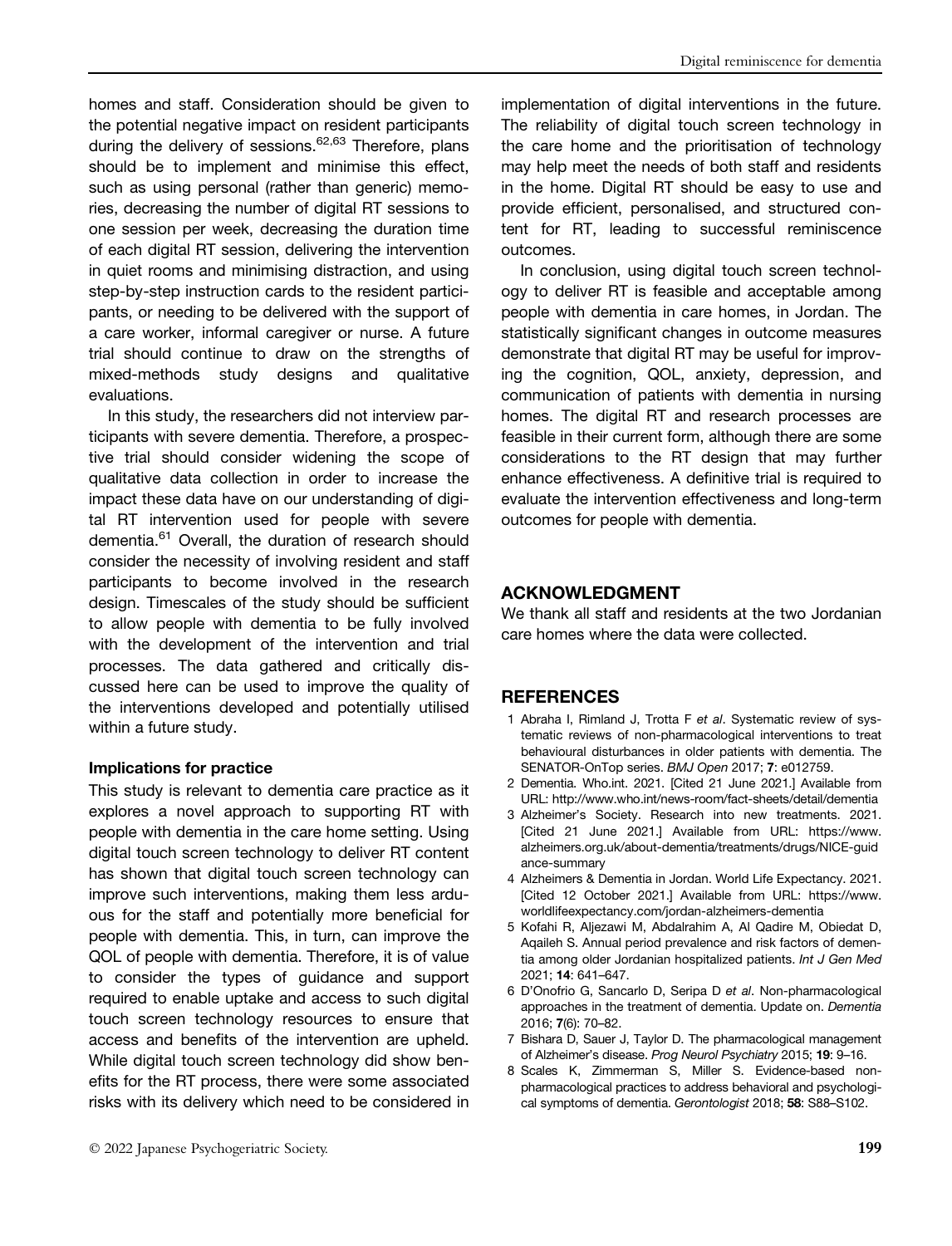- 9 Abu Khait A, Shellman J, Sabo K. Metasynthesis of Patients' perspectives about reminiscence in dementia care. West J Nurs Res 2020; 42: 852–866.
- 10 Dempsey L, Murphy K, Cooney A et al. Reminiscence in dementia: a concept analysis. Dementia 2012; 13: 176–192.
- 11 Woods B, O'Philbin L, Farrell E, Spector A, Orrell M. Reminiscence therapy for dementia. Cochrane Database Syst Rev 2018; 2018: CD001120.
- 12 Bejan A, Gündogdu R, Butz K, Müller N, Kunze C, König P. Using multimedia information and communication technology (ICT) to provide added value to reminiscence therapy for people with dementia. Z Gerontol Geriatr 2017; 51: 9–15.
- 13 Abu Khait A, Reagan L, Shellman J. Uses of reminiscence intervention to address the behavioral and psychosocial problems associated with dementia: an integrative review. Geriatr Nurs 2021; 42: 756–766.
- 14 Chung J. An intergenerational reminiscence programme for older adults with early dementia and youth volunteers: values and challenges. Scand J Caring Sci 2009; 23: 259–264.
- 15 Inel Manav A, Simsek N. The effect of reminiscence therapy with internet-based videos on cognitive status and apathy of older people with mild dementia. J Geriatr Psychiatry Neurol 2019; 32: 104–113.
- 16 Witteborn S. The expression of Palestinian identity in narratives about personal experiences: implications for the study of narrative, identity, and social interaction. Res Lang Soc Interact 2007; 40: 145–170.
- 17 Shoup JA. Culture and Customs of Jordan, 1st edn: United States: Greenwood Publishing Group, 2007.
- 18 Duru Agret G, Kapucu S. The effect of reminiscence therapy on cognition, depression, and activities of daily living for patients with Alzheimer disease. J Geriatr Psychiatry Neurol 2015; 29: 31–37.
- 19 Lök N, Bademli K, Selçuk-Tosun A. The effect of reminiscence therapy on cognitive functions, depression, and quality of life in Alzheimer patients: randomized controlled trial. Int J Geriatr Psychiatry 2018; 34: 47–53.
- 20 Karimi H, Dolatshahee B, Momeni K, Khodabakhshi A, Rezaei M, Kamrani A. Effectiveness of integrative and instrumental reminiscence therapies on depression symptoms reduction in institutionalized older adults: an empirical study. Aging Ment Health 2010; 14: 881–887.
- 21 Iancu I, Iancu B. Elderly in the digital era. Theoretical perspectives on assistive technologies. Technologies 2017; 5: 60. <https://doi.org/10.3390/technologies5030060>
- 22 Sabri S, Haron H, Jamil N. A conceptual analysis on mobile reminiscence transactive memory. Adv Sci Lett 2014; 20: 231–234.
- 23 Moon S, Park K. The effect of digital reminiscence therapy on people with dementia: a pilot randomized controlled trial. BMC Geriatr 2020; 20: 166.
- 24 Schulz KF, Altman DG, Moher D. CONSORT 2010 statement: updated guidelines for reporting parallel group randomised trials. BMC Med 2010; 8: 18–14.
- 25 Hoffmann TC, Glasziou PP, Boutron I et al. Better reporting of interventions: template for intervention description and replication (TIDieR) checklist and guide. BMJ 2014; 3480: g1687.
- 26 Schweitzer P, Bruce E. Remembering Yesterday, Caring Today: Jessica Kingsley Publishers, 2008; 244–249.
- 27 Aydin MN, Harmsen F, van Slooten K, Stagwee RA. On the adaptation of an agile information systems development method. J Database Manag 2005; 16: 25–40.
- 28 Carstensen LL. The influence of a sense of time on human development. Science 2006; 312: 1913–1915.
- 29 Lai P. The literature review of technology adoption models and theories for the novelty technology. J Inf Technol 2017; 14: 552–559.
- 30 Clemensen J, Rothmann M, Smith A, Caffery L, Danbjorg D. Participatory design methods in telemedicine research. J Telemed Telecare 2016; 23: 780–785.
- 31 Reelick MF, Faes MC, Esselink RA, Kessels RP, Olde Rikkert MG. How to perform a preplanned process evaluation for complex interventions in geriatric medicine: exemplified with the process evaluation of a complex falls-prevention program for community-dwelling frail older fallers. J Am Med Dir Assoc 2011; 12: 331–336.
- 32 Bajwah S, Ross JR, Wells AU et al. Palliative care for patients with advanced fibrotic lung disease: a randomised controlled phase II and feasibility trial of a community case conference intervention. Thorax 2015; 70: 830–839.
- 33 Arain M, Campbell MJ, Cooper CL, Lancaster GA. What is a pilot or feasibility study? A review of current practice and editorial policy. BMC Med Res Methodol 2010; 10.
- 34 Horwitz RI. Adherence to treatment and health outcomes. Arch Intern Med 1993; 153: 1863.
- 35 Abdelrahman HMM, El Gaafary MM. Validation of Arabic version of saint – Louis University - mental - status ( SLUMS ) examination and prevalence of cognitive impairment in community dwelling Egyptian older adults. Middle East J Age Ageing 2014; 11: 11–19.
- 36 Tariq SH, Tumosa N, Chibnall JT, Perry MH, Morley JE. Comparison of the Saint Louis university mental status examination and the mini-mental state examination for detecting dementia and mild neurocognitive disorder: a pilot study. Am J Geriatr Psychiatry 2006; 14: 900–901.
- 37 Bowling A, Hankins M, Windle G, Bilotta C, Grant R. A short measure of quality of life in older age: the performance of the brief older people. Arch Gerontol Geriatr 2013; 56: 181–187.
- 38 Al Aseri ZA, Suriya MO, Hassan HA et al. Reliability and validity of the hospital anxiety and depression scale in an emergency department in Saudi Arabia: a cross-sectional observational study. BMC Emerg Med 2015; 15: 28.
- 39 Strøm BS, Engedal K, Grov E-K. A psychometric evaluation of the Threadgold communication tool for persons with dementia. Dement Geriatr Cogn Disord Extra 2016; 6: 150–156.
- 40 Jacobson N, Truax P. Clinical significance: a statistical approach to defining meaningful change in psychotherapy research. J Consult Clin Psychol 1991; 59: 12–19.
- 41 Braun V, Clarke V. Using thematic analysis in psychology. Qual Res Psychol 2006; 3: 77–101.
- 42 Chen H-Y, Boore JR. Translation and back-translation in qualitative nursing research: methodological review. J Clin Nurs 2010; 19: 234–239.
- 43 Strube MJ. PRORATE: a BASIC program for calculating minimum test length given internal consistency constraints. Behav Res Methods Instrum Comput 1985; 17: 580.
- 44 Smith JS, Morgan D, Smith AG. P2-393: enhancing Florida clinical trial recruitment in Alzheimer. Alzheimer 2016; 12: P796.
- 45 Laird EA, Ryan A, McCauley C et al. Using Mobile technology to provide personalized reminiscence for people living with dementia and their Carers: appraisal of outcomes from a quasiexperimental study. JMIR mental. Health 2018; 5(3): e57.
- 46 Subramaniam P, Woods B. Digital life storybooks for people with dementia living in care homes: an evaluation. Clin Interv Aging 2016; 1263-76: 1263-1276.
- 47 Valenzuela T, Okubo Y, Woodbury A, Lord SR, Delbaere K. Adherence to technology based exercise programs in older